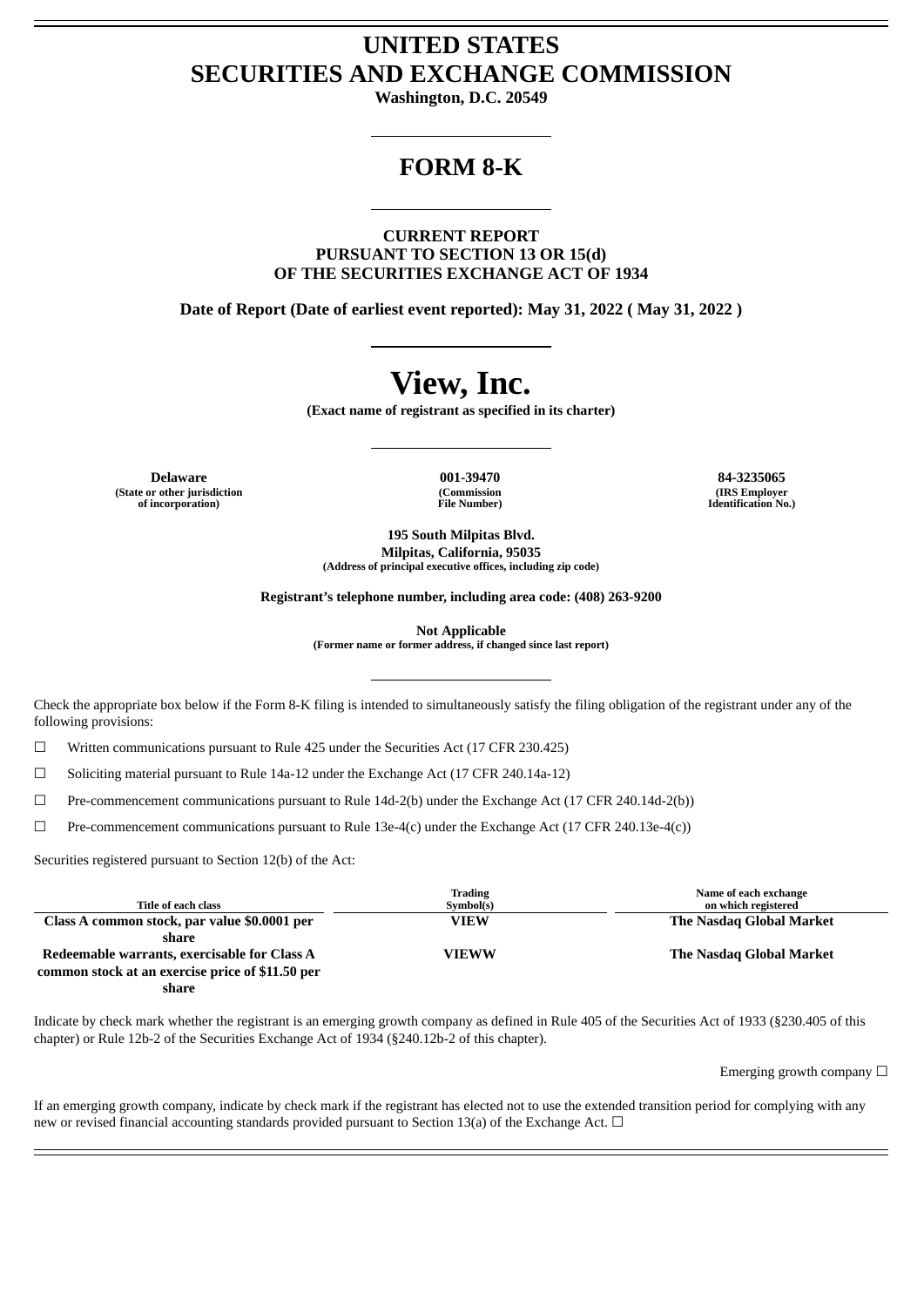### **Item 2.02 Results of Operations and Financial Condition.**

On May 31, 2022, View, Inc. ("View") issued a press release, a copy of which is attached hereto as Exhibit 99.1 (the "Press Release"), announcing its financial results for the fiscal year ended December 31, 2021, and providing certain 2022 guidance. All of the information in the Press Release is incorporated by reference herein. All such information is being furnished rather than "filed" for purposes of Section 18 of the Securities Exchange Act of 1934, as amended (the "Exchange Act"), and shall not be incorporated by reference into any filing under the Securities Act of 1933, as amended, or the Exchange Act, except as shall be expressly set forth by specific reference in such a filing.

# **Item 7.01 Regulation FD Disclosure.**

The information disclosed under Item 2.02 of this Current Report on Form 8-K is incorporated by reference into this Item 7.01 to the extent required herein.

# **Forward-Looking Statements**

This Current Report on Form 8-K and certain other materials View files with the U.S. Securities and Exchange Commission (the "SEC"), as well as information included in oral statements or other written statements made or to be made by View, other than statements of historical fact, contain certain forward-looking statements within the meaning of the Private Securities Litigation Reform Act of 1995, as amended. These forward-looking statements are based on current expectations, estimates, assumptions, projections, and management's beliefs, that are subject to change. There can be no assurance that these forward-looking statements will be achieved; these statements are not guarantees of future performance and are subject to certain risks, uncertainties and other factors, many of which are beyond View's control and are difficult to predict. Therefore, actual outcomes and results may differ materially from what is expressed or forecasted in such forward-looking statements. View's business is subject to a number of risks which are described more fully in View's definitive proxy statement filed with the SEC on February 16, 2021, as supplemented on February 23, 2021, which is incorporated by reference into its Current Report on Form 8-K filed on March 12, 2021. Such risks include, but are not limited to, (i) View's ability to raise additional capital on acceptable terms or at all, (ii) View's ability to timely regain compliance with The Nasdaq Stock Market LLC's ("Nasdaq") continued listing standards and maintain the listing of its securities on Nasdaq, (iii) View's ability to execute on its business plans, including expected revenue growth, and (iv) the risk that View's audited financial results may differ from the unaudited financial results presented in this communication. View undertakes no obligation to update forward-looking statements to reflect events or circumstances after the date hereof.

# **Item 9.01 Financial Statements and Exhibits.**

(d) Exhibits.

# 99.1 Press [Release,](#page-3-0) dated May 31, 2022

104 Cover Page Interactive Data File (embedded within the Inline XBRL document)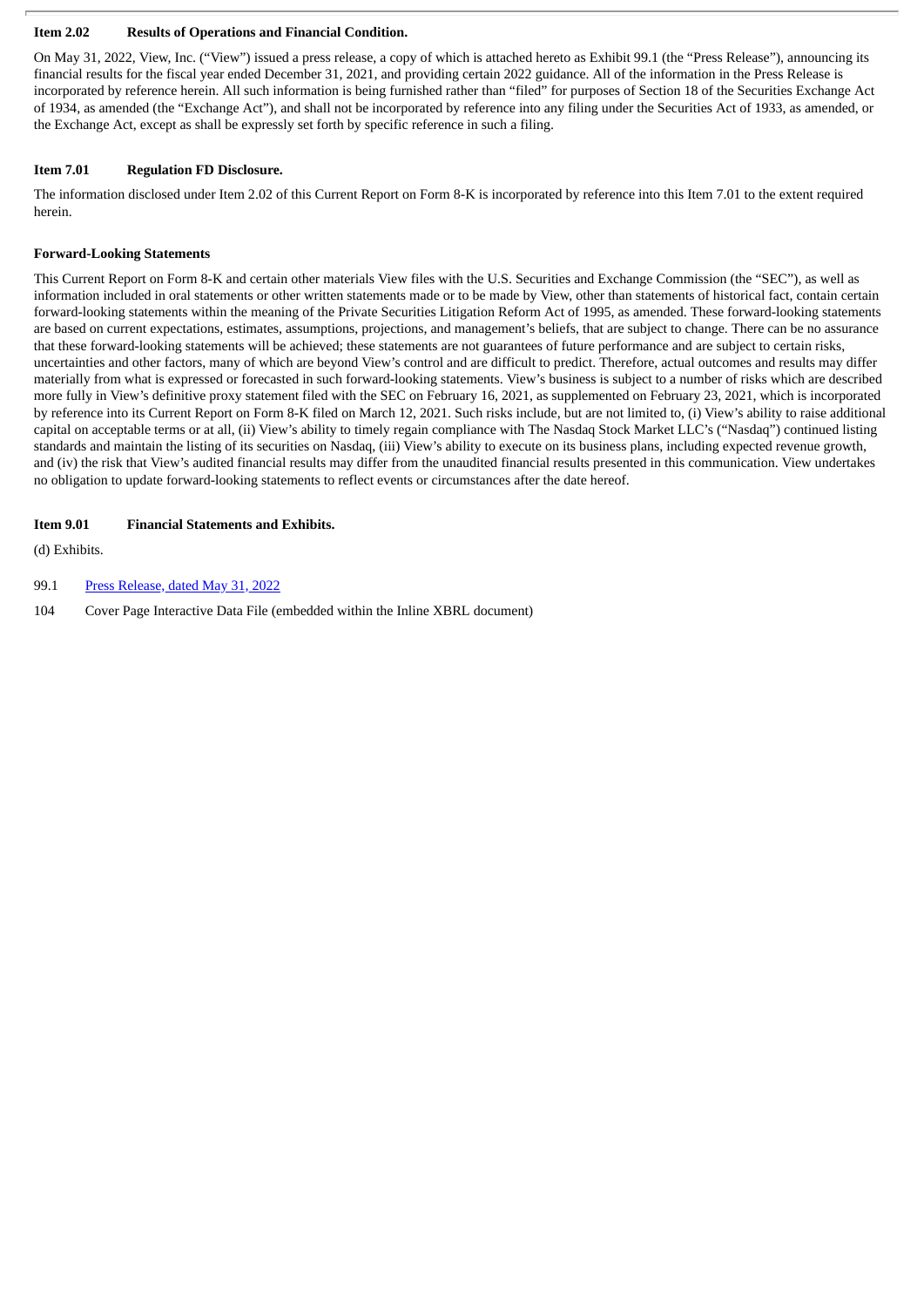**SIGNATURE**

Pursuant to the requirements of the Securities Exchange Act of 1934, the registrant has duly caused this report to be signed on its behalf by the undersigned hereunto duly authorized.

# **VIEW, INC.**

By: /s/ Bill Krause

Name: Bill Krause Title: Chief Legal Officer

Dated: May 31, 2022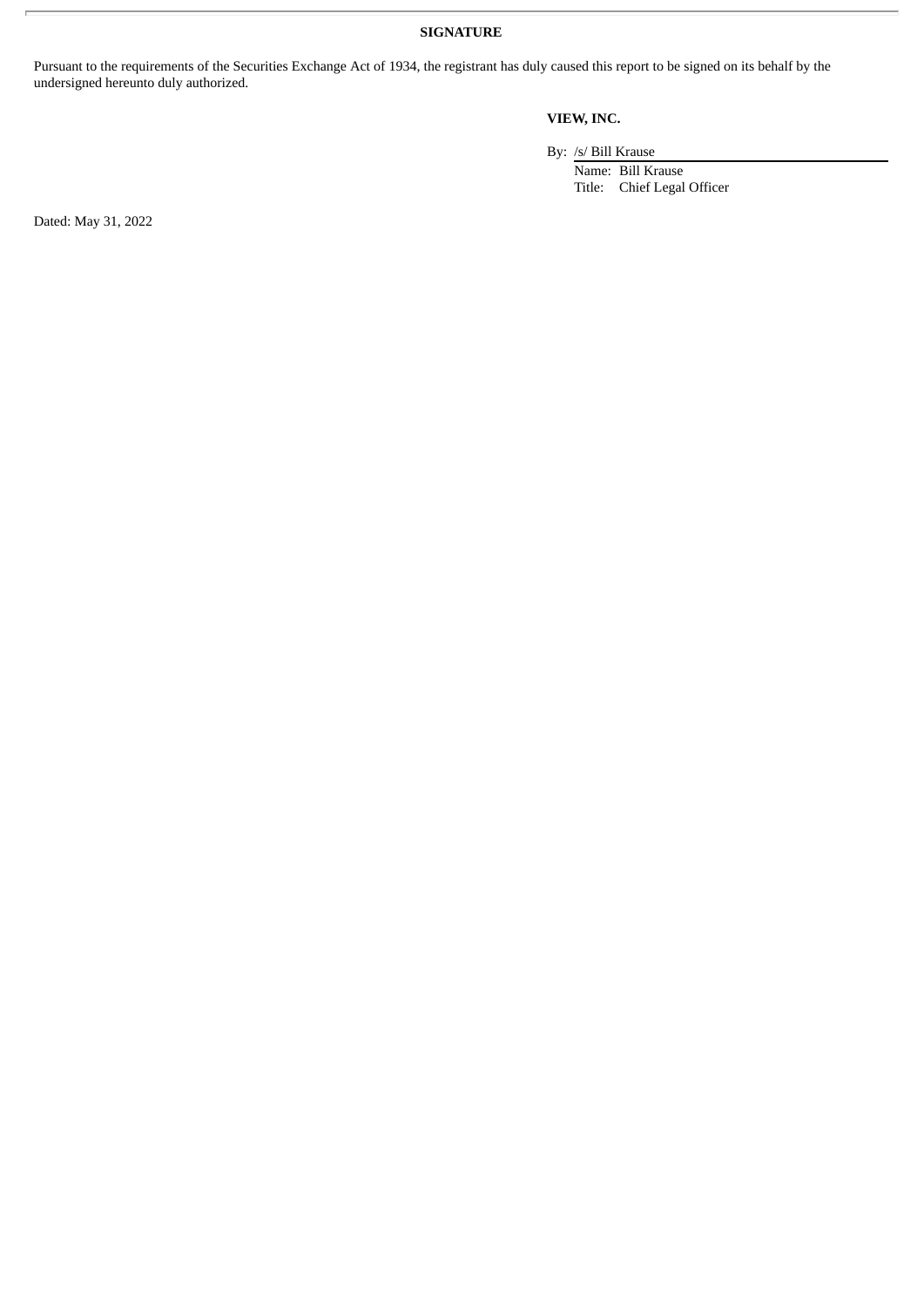

#### **View, Inc. Reports Full Year 2021 Financial Results**

#### <span id="page-3-0"></span>**Full Year 2021 Highlights**

- Record revenue of \$74 million, up 125% year-over-year, and exceeding previous guidance range of \$65 million to \$70 million.
- GAAP cost of revenue of \$195 million, up 61% year-over-year, which against revenue growth of 125% reflects our ability to leverage fixed costs over higher volumes.
- View launched its Smart Building Platform, delivering a full performance solution that includes a converged secure network infrastructure, Smart Glass panel, Smart Building Technologies, and end-to-end design and deployment services.
- View acquired IoTium, an edge-cloud security platform for smart buildings, in July 2021, and WorxWell, a user and building data analytics SaaS platform, in December 2021, both of which are complementary to View Smart Building Technologies offerings.

#### **2022 Guidance**

• View expects full year 2022 revenue to be in the range of \$100 million to \$110 million, reflecting continued momentum in volume growth, strong ASPs, and increased contribution from the View Smart Building Platform and Smart Building Technologies products.

#### **Financial Restatement Summary Notes**

- Restated warranty-related accruals are within ranges previously disclosed on November 9th, 2021.
- View has not identified any additional material misstatements.
- Nasdaq has granted View until June 30, 2022, to file its delinquent 10-K and 10-Q filings, which View expects to file with the SEC on or prior to that date.

**Milpitas, CA, May 31, 2022:** View, Inc. (Nasdaq: VIEW, "View" or the "Company"), a leading smart buildings platform and technologies company, today announced financial results for the full year 2021.

"2021 was a pivotal year for View, with challenges and many accomplishments as we continue to drive real estate industry transformation, improve human health, and address climate change. At the beginning of the year, we said that we would more than double revenues and we did just that, finishing the year with revenues of \$74 million and 125% growth from the prior year," said Dr. Rao Mulpuri, CEO of View.

"The restatement of our financials is a challenging process with many lessons learned, and we are building the foundations needed to emerge stronger as a company. I am proud of our team's demonstration of the 'View Spirit' by staying focused and committed to supporting our customers and driving business growth."

"The real estate industry is going through a once-in-a-lifetime change driven by sustainability, user experience, human health, and digital transformation. View is committed to this journey, and we intend to play a leadership role in driving this transformation," Dr. Mulpuri said.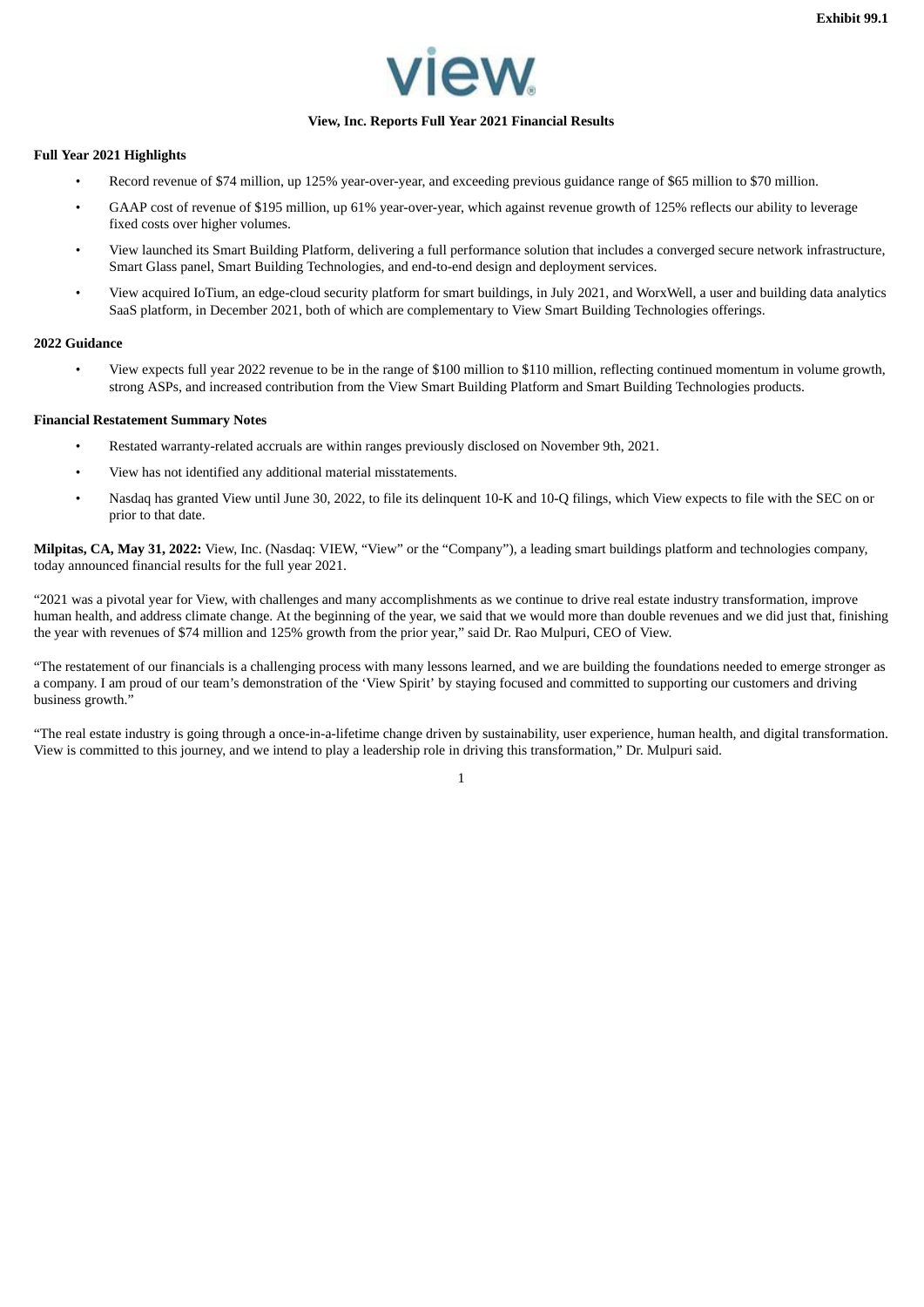#### **Completion of Audit Committee Investigation and Financial Restatement Process Update**

As previously reported, the investigation of the Company's Audit Committee into its previously reported warranty accrual is now complete and View is reporting financial results for the full year 2021 and restated financial results for prior years.

Outside of the previously reported misstatements in warranty-related accruals, no material misstatements have been identified by the Company.

The table below shows the results of changes to previously reported warranty-related accruals, which cover the Company's expected obligations over the course of the ten-year product warranty period. These results are within the ranges for warranty-related accruals previously disclosed on November 9th, 2021.

#### **Warranty-related Accruals** (unaudited)

|                                                 |              | As of December 31. |                    |  |
|-------------------------------------------------|--------------|--------------------|--------------------|--|
|                                                 | 2021         | 2020               | 2019               |  |
| Warranty-related accrual as previously reported |              | \$23 million       | \$25 million       |  |
| November 2021 guidance range                    |              | \$38 to 55 million | \$46 to 70 million |  |
| Restated warranty-related accrual               | \$42 million | \$48 million       | \$53 million       |  |

#### **Full Year 2021 Results**

Total revenue of \$74 million represents a 125% year-over-year increase from 2020 driven by increased customer demand, and introduction of the View Smart Building Platform and View Smart Building Technologies. The Company believes 2021 represents an inflection point in the business and broader market adoption of smart windows. There are four contributing factors to this growth inflection: growing market awareness, repeat purchases from customers with large real estate portfolios, strong ASPs, and the Company's ability to increase value delivered per building square foot through its Smart Building Platform and Smart Building Technologies products.

Total cost of revenues of \$195 million represents a 61% increase from 2020 reflecting the benefit of leveraging fixed costs in the Company's manufacturing operations over higher volumes. The increase in cost of revenues was primarily driven by higher volumes, increased overhead costs as the Company scaled its factory from two shifts at the beginning of 2021 to four shifts by the end of the year, costs associated with the delivery of its Smart Building Platform and \$21 million of estimated contract losses for work that has not been completed. As the Company ramps manufacturing volumes, it expects to absorb the fixed costs over greater volumes and expects contract losses will decrease over time as the Company achieves profitability milestones.

View incurred \$93 million in Research and Development expenses in 2021, an increase of \$25 million or 36% from 2020. The Company continues to invest in next generation Smart Building Technologies to accelerate the digital transformation of buildings and successfully rolled out several new product lines, including View Immersive Experiences, View Sense, View Security Suite, and View Building Analytics. The increase in Research and Development expenses from 2020 relates to a one-time depreciation charge of \$14 million. Research and Development expenses include \$9 million of non-cash, stock-based compensation.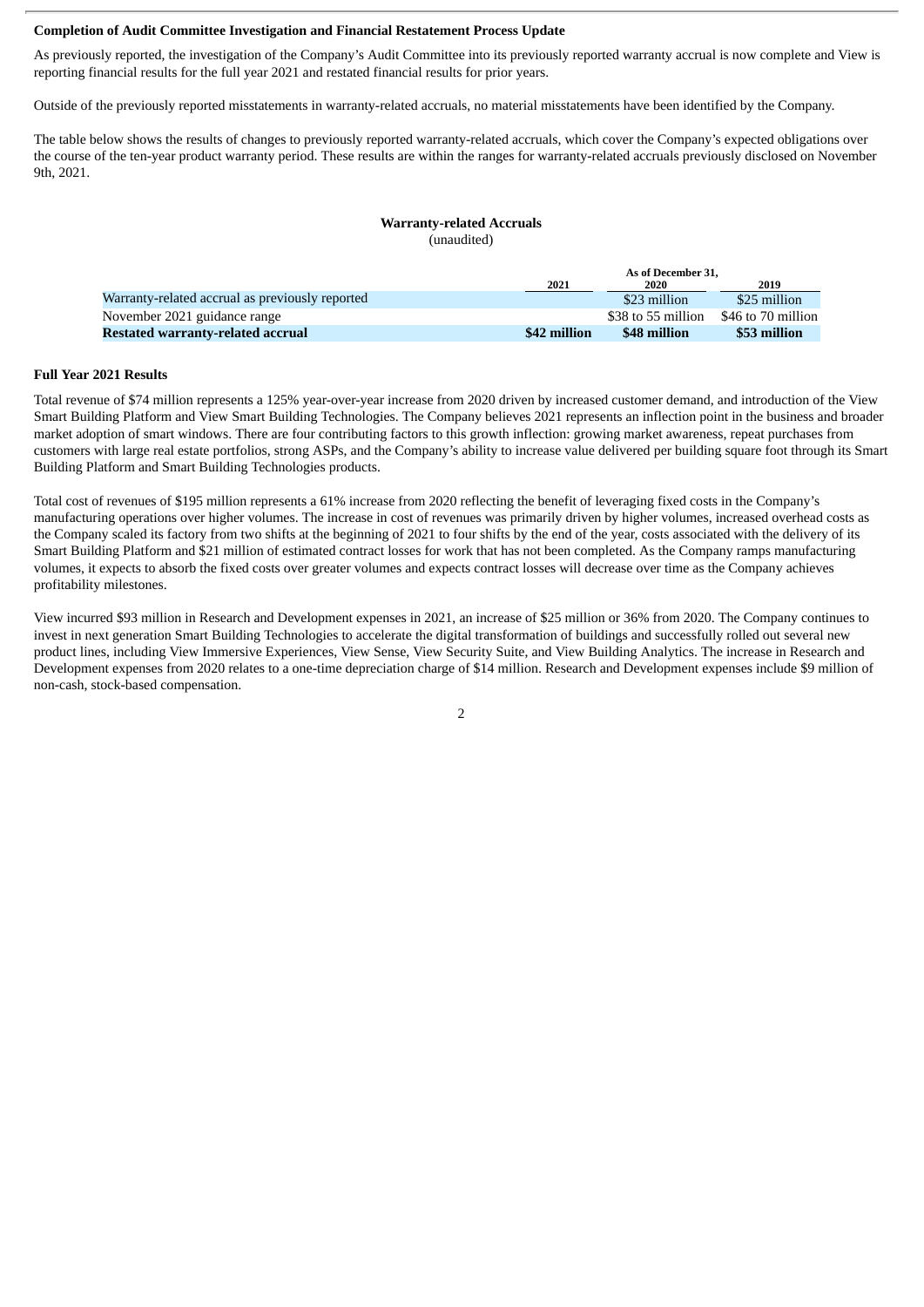The Company incurred \$131 million in Selling, General and Administrative ("SG&A") expenses, an increase of \$57 million, or 77%, from 2020. SG&A expenses include \$60 million of non-cash, stock-based compensation as part of View's business combination completed in March 2021, a \$38 million increase from 2020. The increase was also related to additional expenses in consulting, legal, accounting and insurance expenses during 2021 to assist in the financial restatement and related work. In addition, the Company grew its presence in key geographies to support its customers and growing business.

#### **Launch of the View Smart Building Platform**

In 2021, View launched its Smart Building Platform, which is a full performance solution that includes a converged secure network infrastructure, Smart Glass panel, Smart Building Technologies and end-to-end deployment services. View began offering its Smart Building Platform for the following strategic reasons:

- View optimizes the design, aesthetics, energy performance and cost of the entire smart envelope (or digital skin) of the building, rather than just one component (smart glass), thus benefiting both customers and View.
- View is able to accelerate the integration of new technologies into the fabric of the building. Today, this includes environmental quality sensors and immersive, transparent, high-definition displays into the smart window. Importantly, View's smart envelope design enables future hardware and software upgrades into the building infrastructure.
- View believes delivering a digital, connected envelope and smart building platform will enable future business opportunities and pricing models as buildings, both existing and new, incorporate additional technology and connected products.
- View elevates the window selection and purchase decision to a customer and decision maker that has a more global view of the project, and is in a much better position to make an informed decision regarding the benefits provided by the View Smart Building Platform.

The successful launch of the View Smart Building Platform yielded \$29 million of revenue in 2021. By offering a fully integrated solution, View believes it will increase industry adoption of smart windows and accelerate technology infusion into buildings as the industry moves to smarter, more connected, more sustainable and healthier buildings that are designed to better serve users and occupants.

#### **Revenue by Product Offering** (unaudited)

(in thousands)

|                                    |          | <b>Full Year Ended December 31.</b> |          |  |
|------------------------------------|----------|-------------------------------------|----------|--|
|                                    | 2021     | 2020                                | 2019     |  |
| <b>Smart Building Platform</b>     | \$28,686 |                                     |          |  |
| <b>Smart Glass</b>                 | \$41,740 | \$32,926                            | \$23.955 |  |
| <b>Smart Building Technologies</b> | \$ 3,581 |                                     |          |  |
| <b>Total</b>                       | \$74,007 | \$32,926                            | \$23,955 |  |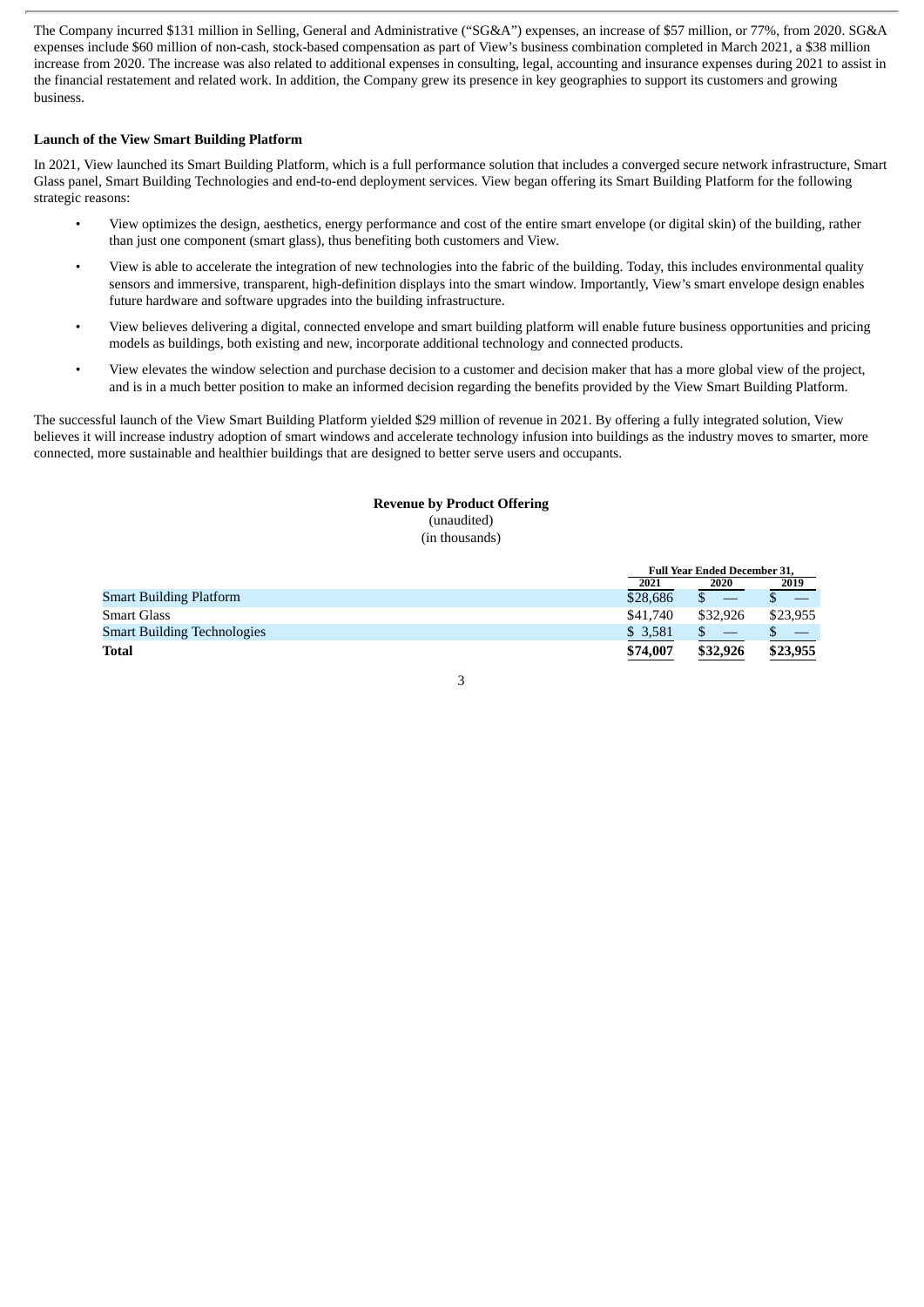#### **Liquidity**

As previously disclosed, the Company will be disclosing in its upcoming SEC filings substantial doubt about the Company's ability to continue as a going concern, as the Company does not currently have adequate financial resources to fund its forecasted operating costs and meet its obligations for at least twelve months from the expected issuance date of its 2021 Annual Report on Form 10-K. The Company plans to address this by raising additional capital and driving reduction in cash burn through business growth and leveraging fixed costs over higher revenues. While the Company has not pursued raising additional capital during the restatement period, we intend to raise additional capital after the conclusion of the restatement.

#### **Full Year 2022 Outlook**

Following strong growth in 2021, the Company expects to see continued momentum in 2022. For the full year 2022, the Company expects revenues to be in the range of \$100 million to \$110 million, driven by volume growth, strong ASPs, and increased contribution from its Smart Building Platform and Smart Building Technologies products.

### **Recent Business Highlights and Key Customer Wins**

On December 14, 2021, View announced (link) its smart windows were installed at Bozeman Yellowstone International Airport (BZN). Bozeman Airport joins the growing list of airports across the country with View Smart Windows, including BOS, DFW, SFO, LGA, CLT, ORD, PHX, SEA and MEM, among others.

On November 18, 2021, View announced (link) its smart windows were selected for The Block, a 17-story office tower and Mission Group project in downtown Kelowna, British Columbia, one of Canada's fastest growing cities and technology hubs.

On November 11, 2021, View announced (link) the installation of its smart windows at Avocet Tower, a 370,000 square-foot, 22-story office building with wellness-focused amenities designed by the award-winning architecture firm Pickard Chilton.

On November 2, 2021, View announced (link) Sacred Heart University selected View Smart Windows for its brand-new Martire Family Hockey Arena in Fairfield, CT.

On October 28, 2021, View announced (link) the installation of its smart windows at Parque Kirkland, a new mixed-use apartment residence in Kirkland, WA. The development represents the second project for Henbart LLC and View, following the installation of View Smart Windows at Henbart's Lake Union office building.

On October 12, 2021, View announced (link) Fremont Bank selected View Smart Windows for the new headquarters in the Bay Area. The new headquarters feature sustainability and wellness, and View Smart Windows were selected to improve building energy efficiency while enhancing productivity and wellbeing for Fremont Bank associates.

On October 7, 2021, View announced (link) Nickel Developments selected View Smart Windows for Carlisle Square, a large-scale residential development in Ontario, Canada. The multifamily development is a 200,000 square-foot, 18-story tower boasting 228 residential units and mixed-use ground space.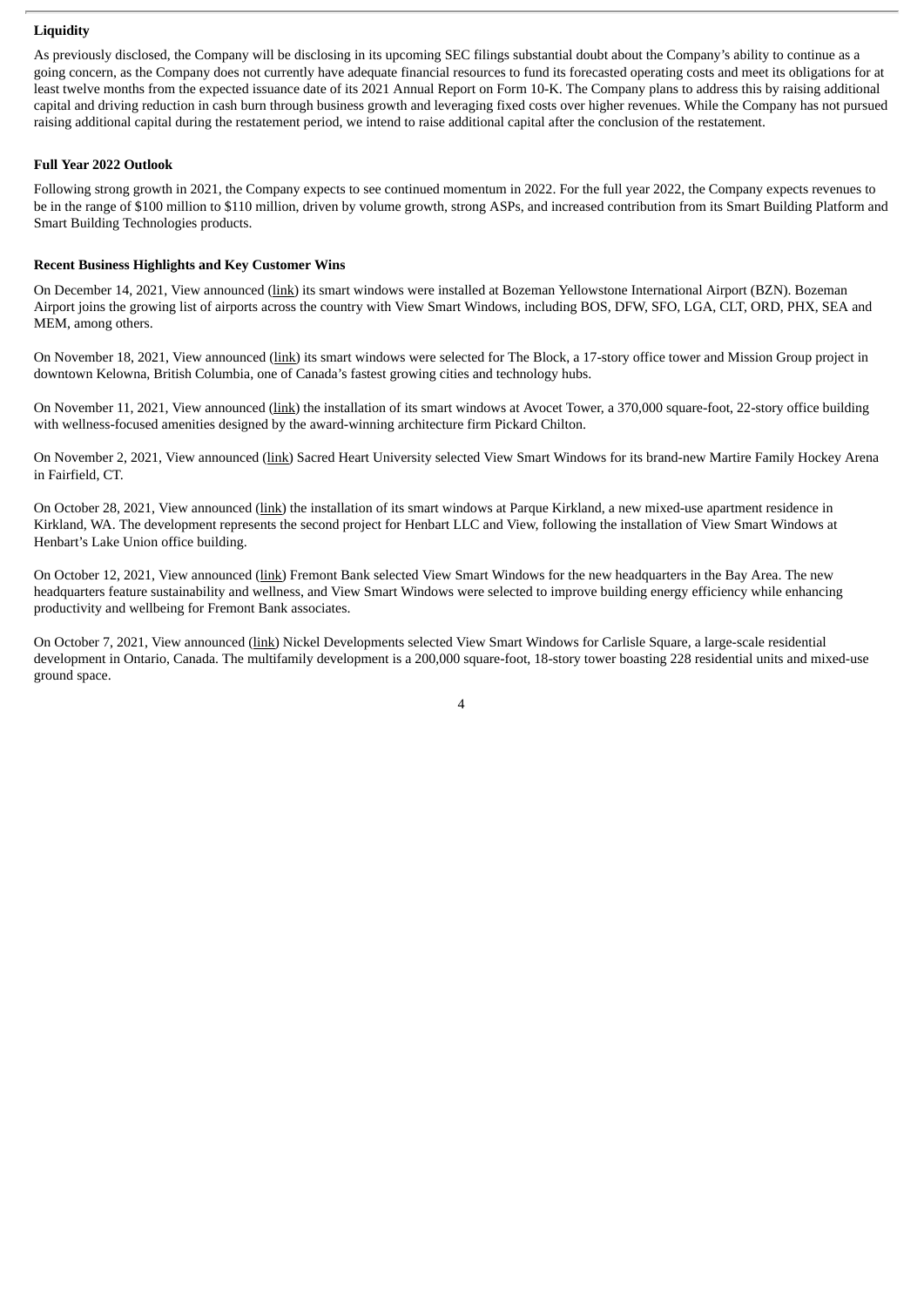On October 5, 2021, View announced (link) installation of its smart windows at Memphis International Airport (MEM) as part of the Concourse B modernization program to elevate the passenger experience and improve building energy efficiency.

On September 22, 2021, View announced (link) installation of its smart windows at NTT Research's new U.S. headquarters, the NTT OneVision Center, in Sunnyvale, CA. The property, developed and owned by Hines, will be leveraged to expand NTT's presence in the United States.

On September 16, 2021, View announced (link) its smart windows will be installed at Callan Ridge campus, a new life science project under development by Healthpeak Properties in Torrey Pines submarket of San Diego, CA. Callan Ridge will be a Class-A, two building campus totaling 185,000 square feet and is 100% pre-leased to Turning Point Therapeutics.

On August 10, 2021, View announced (link) Atria Development Corp. selected View Smart Windows to be installed at 80 Bond Street in Oshawa, Ontario, a new 304,394 square-foot luxury multi-family project. The property in the Greater Toronto Area will be the first large-scale installation of View Smart Windows in a multi-family building in Canada.

On August 4, 2021, View announced (link) its smart windows were selected to be installed at The Current, River North, a 235,000 square-foot, Class-A office building in Denver, CO. The development, a joint venture between Schnitzer West, LLC and Craft Companies, represents the second View project for Schnitzer West.

On June 18, 2021, View announced (link) its smart windows were selected to be installed at 111 Wall Street, a 25-story, 1.2 million square-foot waterfront office tower in Manhattan's Financial District. 111 Wall Street is the first property to receive funding through New York City's recently launched C-PACE program, a financing structure that supports energy efficiency improvements.

On May 26, 2021, View announced (link) the completion of 825 Third Avenue, a newly-renovated, 530,000 square-foot, 40-story office tower in New York City. 825 Third Avenue is the first office building in New York City to feature smart windows that also incorporate View Immersive Experience.

On April 30, 2021, View announced (link) Walmart reached an agreement with View for the expected purchase of \$26 million of smart glass for use in its Home Office campus in Bentonville, AR. Home Office is Walmart's new corporate office campus, with 12 office buildings across 350 acres.

On March 16, 2021, View announced (link) its smart windows were selected to be installed in the expansion of Terminal 5 at Chicago's O'Hare International Airport (ORD). The expansion is part of O'Hare 21, an \$8.5 billion project to modernize the airport, with Delta, Southwest and select international carriers having gates in Terminal 5, along with a new Delta Sky Club lounge.

On March 1, 2021, View announced (link) the completion of 730 Third Avenue, a 665,000 square-foot, 27-story office tower recently transformed through a \$120 million renovation by Nuveen Real Estate and its development advisor, Taconic Partners. TIAA, the parent company of Nuveen, owns 730 Third Avenue, and both firms will continue to be headquartered at that location.

On February 25, 2021, View announced (link) its smart windows were selected to be installed at 3.0 University Place, the 250,000 square-foot commercial lab and office building in the heart of Philadelphia's innovation corridor.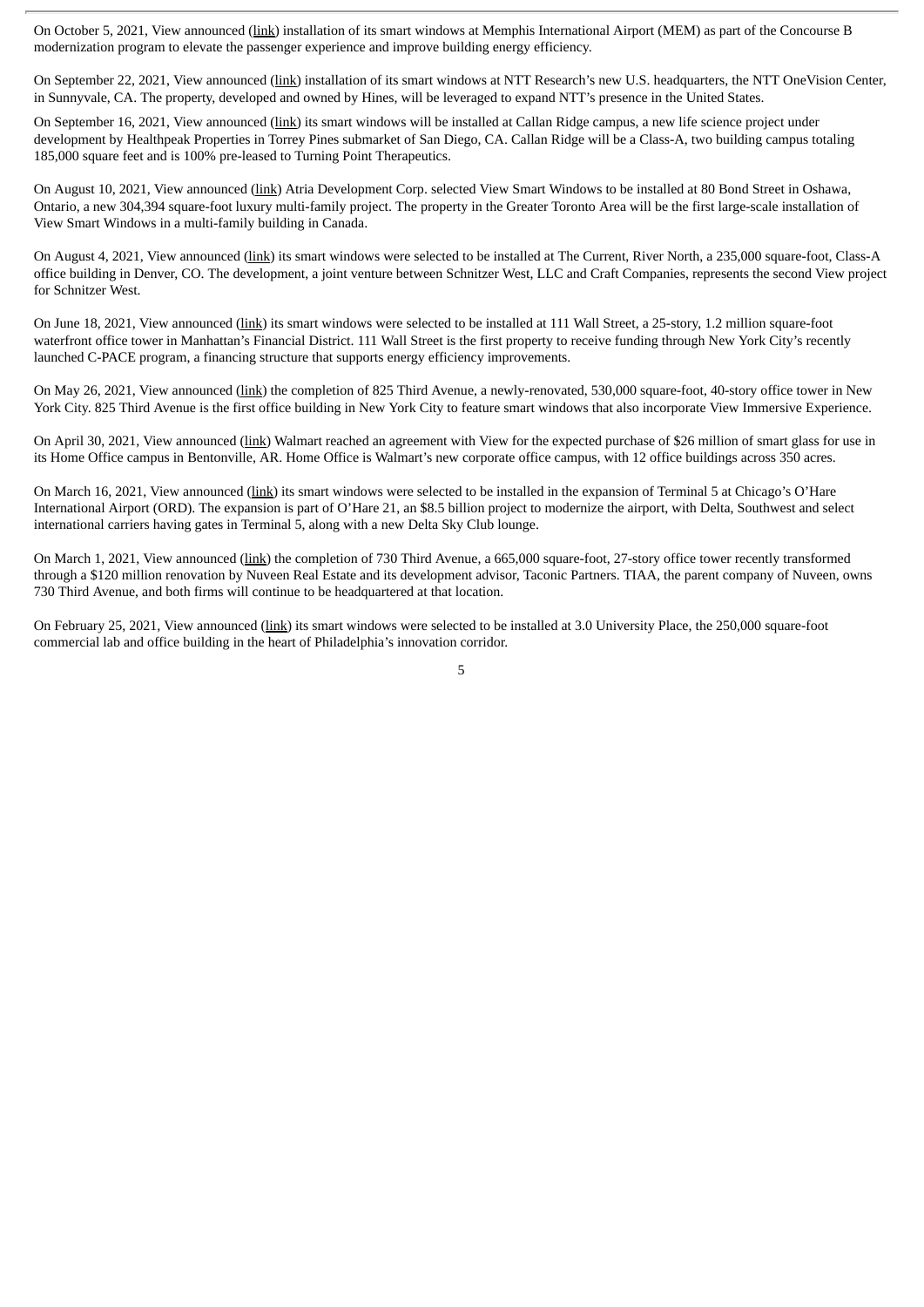On February 18, 2021, View announced (link) that View Smart Windows are being installed at St. John's Terminal, the 12-story, 1.3 million square-foot, cutting-edge commercial office under development by Oxford Properties Group. This landmark Manhattan building will be the center of Google's Hudson Square campus.

On February 2, 2021, View announced (link) that its smart windows were selected to be installed into multiple buildings across Lake Nona, the 17 square-mile visionary community developed by Tavistock Development Company. View Smart Windows have already been installed in five buildings in Lake Nona across office, retail and hospitality projects, and are expected to be installed in more than 30 additional buildings.

On January 13, 2021, View announced (link) that its smart windows were selected to be installed in Dallas Fort Worth International Airport's (DFW) new expansion of Terminal D South, a project that adds four gates to the terminal and showcases DFW's "Gate of the Future." The expansion will be the first airport to deploy View's latest smart building digital network, AI and machine learning-powered environmental sensor modules and transparent ultra-high-definition displays.

#### **Conference Call and Webcast Details**

View will host a conference call to discuss its results at 2:00 p.m. Pacific Time / 5:00 p.m. Eastern Time on May 31, 2022. The live webcast of the call can be accessed at the View Investor Relations website at https://investors.view.com, along with the Company's earnings press release.

The U.S. dial-in for the call is 1-877-524-8416 (1-412-902-1028 for non-U.S. callers). Callers should ask to join the View, Inc. call. A replay of the conference call will be available for 1 week after the call, while an archived version of the webcast will be available on the View Investor Relations website for 90 days. The U.S. dial-in for the conference call replay is 1-877-660-6853 (1-201-612-7415 for non-U.S. callers). The replay access code is 13730246.

#### **Forward-Looking Statements**

This press release and certain materials View files with the U.S. Securities and Exchange Commission (the "SEC"), as well as information included in oral statements or other written statements made or to be made by View, other than statements of historical fact, contain certain forward-looking statements within the meaning of the Private Securities Litigation Reform Act of 1995, as amended. These forward-looking statements are based on current expectations, estimates, assumptions, projections, and management's beliefs, that are subject to change. There can be no assurance that these forward-looking statements will be achieved; these statements are not guarantees of future performance and are subject to certain risks, uncertainties, and other factors, many of which are beyond View's control and are difficult to predict. Therefore, actual outcomes and results may differ materially from what is expressed or forecasted in such forward-looking statements. View's business is subject to a number of risks, which are described more fully in View's definitive proxy statement filed with the SEC on February 16, 2021, as supplemented on February 23, 2021, which is incorporated by reference into its Current Report on Form 8-K filed on March 12, 2021. Such risks include, but are not limited to, (i) View's ability to raise additional capital on acceptable terms or at all, (ii) View's ability to timely regain compliance with The Nasdaq Stock Market LLC's ("Nasdaq") continued listing standards and maintain the listing of its securities on Nasdaq, (iii) View's ability to execute on its business plans, including expected revenue growth, and (iv) the risk that View's audited financial results may differ from the unaudited financial results presented in this communication. View undertakes no obligation to update forward-looking statements to reflect events or circumstances after the date hereof.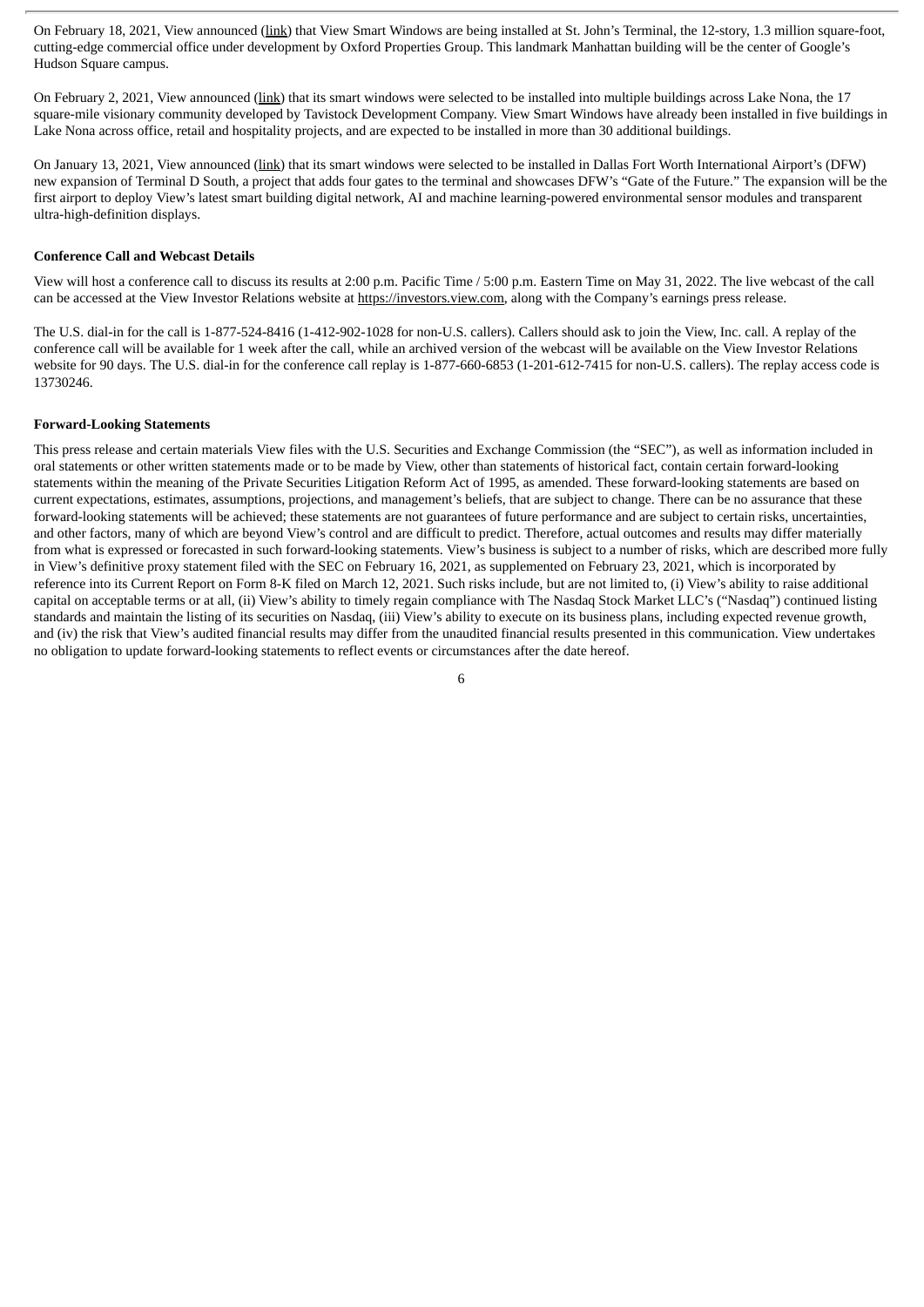### **Financial Information; Non-GAAP Financial Measures**

The financial information and data contained in this press release is unaudited and does not conform to Regulation S-X. Accordingly, such information and data may not be included in, may be adjusted in or may be presented differently in, the Annual Report on Form 10-K to be filed by View. This press release contains certain financial information and data that was not prepared in accordance with United States generally accepted accounting principles ("GAAP"), including non-GAAP cost of revenues, non-GAAP research and development expense, non-GAAP selling, general and administrative expense, non-GAAP loss from operations, non-GAAP net loss, and non-GAAP adjusted EBITDA. These non-GAAP measures, and other measures that are calculated using such non-GAAP measures, are an addition to, and not a substitute for or superior to, measures of financial performance prepared in accordance with GAAP and should not be considered as an alternative to any performance measures derived in accordance with GAAP.

The Company presents these non-GAAP amounts because management believes they provide useful information to management and investors regarding certain financial and business trends relating to View's financial condition and results of operations, and they assist management and investors in comparing the Company's performance across reporting periods on a consistent basis. View's management uses these non-GAAP measures for trend analyses, for purposes of determining management incentive compensation and for budgeting and planning purposes. View believes that the use of these non-GAAP financial measures provides an additional tool for investors to use in evaluating operating results and trends in and in comparing View's financial measures with other similar companies, many of which present similar non-GAAP financial measures to investors. View's management does not consider these non-GAAP measures in isolation or as an alternative to financial measures determined in accordance with GAAP.

However, there are a number of limitations related to the use of these non-GAAP measures and their nearest GAAP equivalents. For example, other companies may calculate non-GAAP measures differently, or may use other measures to calculate their financial performance, and therefore View's non-GAAP measures may not be directly comparable to similarly-titled measures of other companies.

Reconciliations from GAAP to non-GAAP results is included in the financial statements contained in this release.

## **About View**

View is the leader in smart building technologies that transform buildings to improve human health and experience, reduce energy consumption and carbon emissions, and generate additional revenue for building owners. View Smart Windows use artificial intelligence to automatically adjust in response to the sun, eliminating the need for blinds and increasing access to natural light. Every View installation includes a cloud-connected smart building platform that can easily be extended to reimagine the occupant experience. View is installed into more than 40 million square feet of buildings including offices, hospitals, airports, educational facilities, hotels, and multi-family residences. For more information, please visit: www.view.com.

#### **For further information:**

#### **Investors:**

Samuel Meehan View, Inc. IR@View.com 408-493-1358

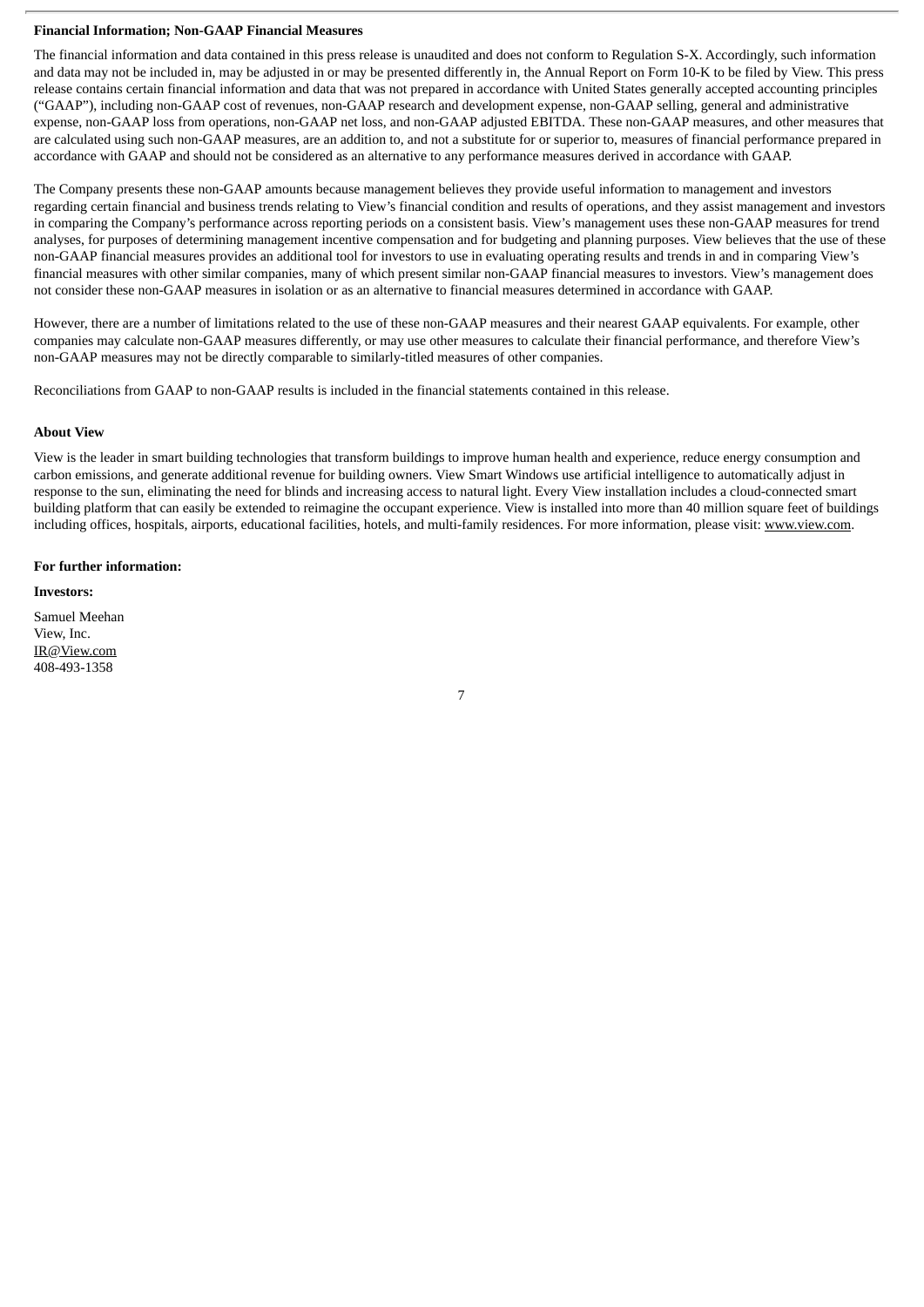#### **VIEW, INC. Condensed Consolidated Statements of Comprehensive Loss** (unaudited) (in thousands, except share and per share data)

|                                                                                      |   | <b>Full Year Results</b><br>2021<br>2020 |                |
|--------------------------------------------------------------------------------------|---|------------------------------------------|----------------|
|                                                                                      |   |                                          | (as restated)  |
| Revenue                                                                              | S | 74,007                                   | 32,926         |
| Costs and expenses:                                                                  |   |                                          |                |
| Cost of revenue                                                                      |   | 194,714                                  | 120,634        |
| Research and development                                                             |   | 93,477                                   | 68,822         |
| Selling, general, and administrative                                                 |   | 131,214                                  | 73,958         |
| Total costs and expenses                                                             |   | 419,405                                  | 263,414        |
| Loss from operations                                                                 |   | (345,398)                                | (230, 488)     |
| Interest and other income (expense), net                                             |   |                                          |                |
| Interest income                                                                      |   | 65                                       | 499            |
| Interest expense                                                                     |   | (5,954)                                  | (26, 820)      |
| Other expense, net                                                                   |   | (6,355)                                  | (32)           |
| Gain on fair value change, net                                                       |   | 24,290                                   | 7,155          |
| Loss on extinguishment of debt                                                       |   | (10,018)                                 |                |
| Interest and other income (expense), net                                             |   | 2,028                                    | (19, 198)      |
| Loss before benefit (provision) of income taxes                                      |   | (343,370)                                | (249, 686)     |
| Benefit (provision) for income taxes                                                 |   | 392                                      | (40)           |
| Net and comprehensive loss                                                           |   | (342, 978)                               | $$$ (249,726)  |
| Net loss per share, basic and diluted                                                |   | (1.97)                                   | (148.81)<br>\$ |
| Weighted-average shares used in calculation of net loss per share, basic and diluted |   | 173,692,582                              | 1,678,098      |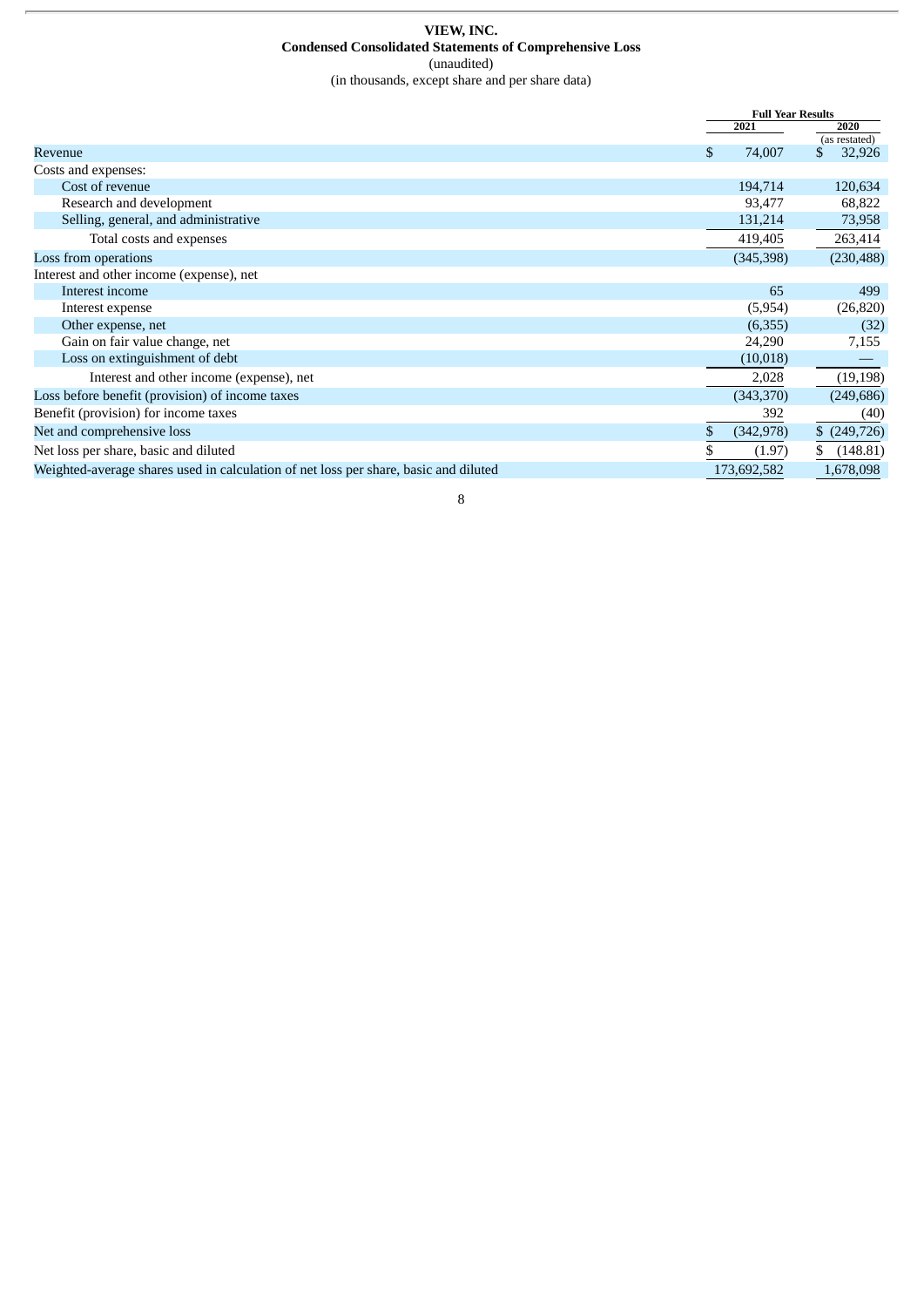#### **VIEW, INC. Condensed Consolidated Balance Sheets** (unaudited) (in thousands)

|                                                                                               | December 31,<br>2021    | December 31,<br>2020<br>(as restated) |
|-----------------------------------------------------------------------------------------------|-------------------------|---------------------------------------|
| <b>Assets</b>                                                                                 |                         |                                       |
| Current assets                                                                                |                         |                                       |
| Cash and cash equivalents                                                                     | 281,081<br>$\mathbb{S}$ | 63,232<br>\$                          |
| Accounts receivable, net of allowances                                                        | 30,605                  | 12,252                                |
| Inventories                                                                                   | 10,267                  | 6,483                                 |
| Prepaid expenses and other current assets                                                     | 21,579                  | 6,213                                 |
| Total current assets                                                                          | 343,532                 | 88,180                                |
| Property and equipment, net                                                                   | 268,401                 | 282,560                               |
| Restricted cash                                                                               | 16,462                  | 10,461                                |
| Right-of-use assets                                                                           | 21,178                  |                                       |
| Deposits with suppliers                                                                       | 7,566                   | 1,084                                 |
| Other assets                                                                                  | 21,927                  | 7,862                                 |
| <b>Total assets</b>                                                                           | \$<br>679,066           | \$ 390,147                            |
| Liabilities, Redeemable Convertible Preferred Stock, and Stockholders' Equity (Deficit)       |                         |                                       |
| <b>Current liabilities</b>                                                                    |                         |                                       |
| Accounts payable                                                                              | \$<br>24,186            | \$<br>14,562                          |
| Accrued expenses and other current liabilities                                                | 57,986                  | 42,150                                |
| Accrued compensation                                                                          | 9,508                   | 10,827                                |
| Deferred revenue                                                                              | 11,460                  | 2,649                                 |
| Debt, current                                                                                 | 1,470                   | 247,248                               |
| <b>Total current liabilities</b>                                                              | 104,610                 | 317,436                               |
| Debt, non-current                                                                             | 13,960                  | 15,430                                |
| Redeemable convertible preferred stock warrant liability                                      |                         | 12.323                                |
| Sponsor earn-out liability                                                                    | 7.624                   |                                       |
| <b>Lease liabilities</b>                                                                      | 22,997                  |                                       |
| Other liabilities                                                                             | 50,537                  | 56,844                                |
| <b>Total liabilities</b>                                                                      | 199,728                 | 402,033                               |
| Redeemable convertible preferred stock                                                        |                         | 1,812,678                             |
| Stockholders' equity (deficit):                                                               |                         |                                       |
| Common stock                                                                                  | 22                      |                                       |
| Additional paid-in capital                                                                    | 2,736,647               | 89,789                                |
| Accumulated deficit                                                                           | (2,257,331)             | (1,914,353)                           |
| Total stockholders' equity (deficit)                                                          | 479,338                 | (1,824,564)                           |
| Total liabilities, redeemable convertible preferred stock, and stockholders' equity (deficit) | \$<br>679,066           | \$<br>390,147                         |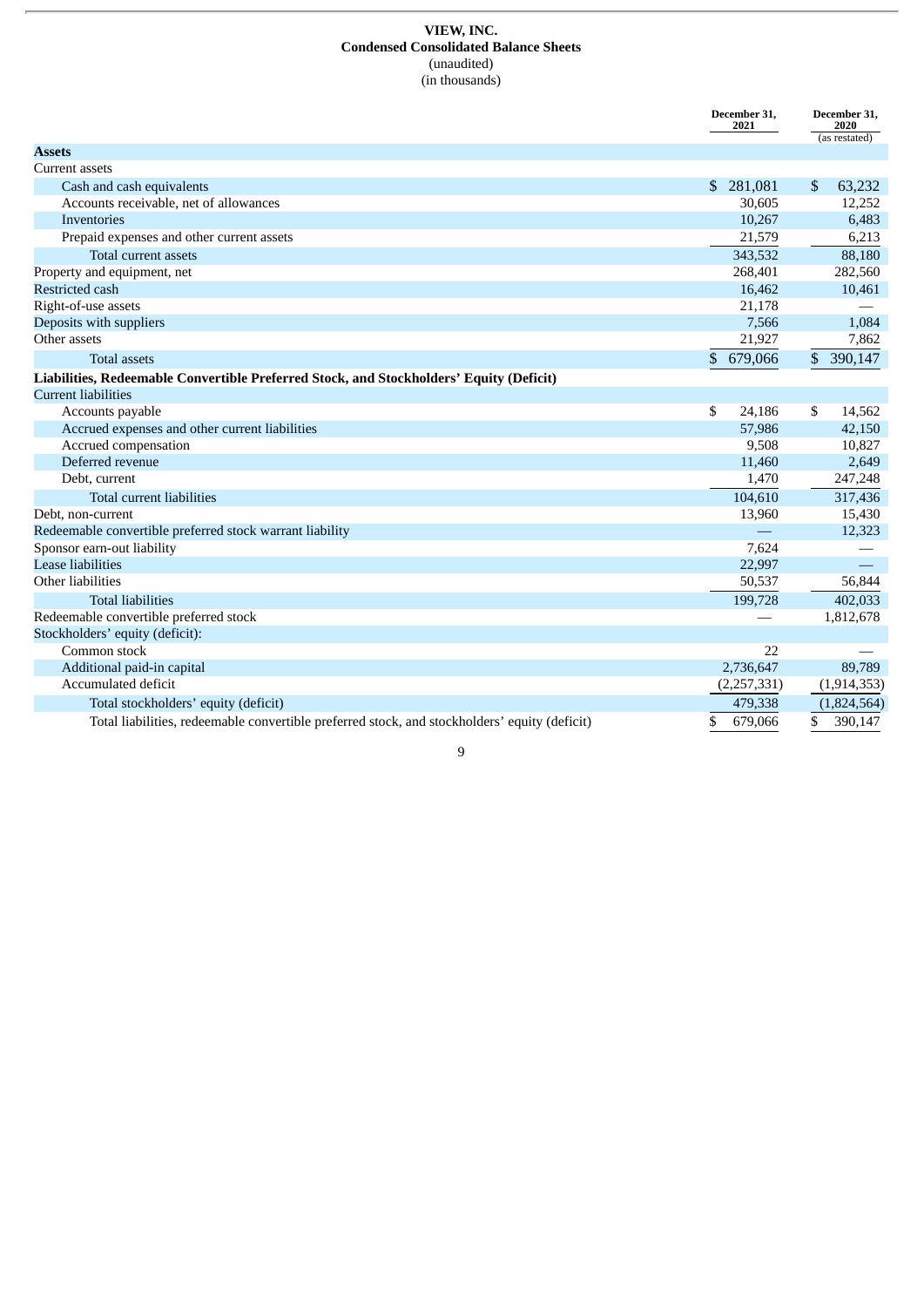#### **VIEW, INC. Condensed Consolidated Statements of Cash Flow** (unaudited) (in thousands)

|                                                                                                            | <b>Full Year Results</b>    |    |                          |
|------------------------------------------------------------------------------------------------------------|-----------------------------|----|--------------------------|
|                                                                                                            | 2021                        |    | 2020                     |
| Cash flows from operating activities:                                                                      |                             |    | (as restated)            |
| Net loss                                                                                                   | $$$ (342,978) $$$ (249,726) |    |                          |
| Adjustments to reconcile net loss to net cash used in operating activities:                                |                             |    |                          |
| Depreciation and amortization                                                                              | 41,757                      |    | 24,958                   |
| Gain on fair value change, net                                                                             | (24,290)                    |    | (7, 155)                 |
|                                                                                                            | 1,507                       |    | 2,379                    |
| Accrued interest expense and amortization of debt discount                                                 |                             |    | $\qquad \qquad -$        |
| Loss on extinguishment of debt<br>Stock-based compensation                                                 | 10,018                      |    | 28,932                   |
|                                                                                                            | 73,620<br>464               |    |                          |
| Other                                                                                                      |                             |    |                          |
| Changes in operating assets and liabilities                                                                |                             |    |                          |
| Accounts receivable                                                                                        | (18, 218)                   |    | (105)                    |
| Inventories                                                                                                | (3,784)                     |    | 566                      |
| Prepaid expenses and other current assets                                                                  | (17, 191)                   |    | 23,073                   |
| Other assets                                                                                               | (2,673)                     |    | (1, 361)                 |
| Accounts payable                                                                                           | 5,339                       |    | 3,005                    |
| Deferred revenue                                                                                           | 6,222                       |    | 544                      |
| Accrued compensation                                                                                       | (1, 319)                    |    | 3,435                    |
| Accrued expenses and other liabilities                                                                     | 10,213                      |    | 5,765                    |
| Net cash used in operating activities                                                                      | (261, 313)                  |    | (165, 690)               |
| Cash flows from investing activities:                                                                      |                             |    |                          |
| Purchases of property and equipment                                                                        | (26,099)                    |    | (37, 638)                |
| Maturities of short-term investments                                                                       |                             |    | 32,866                   |
| Acquisitions, net of cash acquired                                                                         | (4,938)                     |    |                          |
| Net cash used in investing activities                                                                      | (31,037)                    |    | (4, 772)                 |
|                                                                                                            |                             |    |                          |
| Cash flows from financing activities:                                                                      |                             |    |                          |
| Proceeds from draws related to revolving debt facility, net of issuance costs                              |                             |    | 250,000                  |
| Repayment of revolving debt facility                                                                       | (257, 454)                  |    | (150,000)                |
| Repayment of other debt obligations                                                                        |                             |    | (1,714)                  |
| Payments of obligations under capital leases                                                               | (1,278)                     |    | (1, 515)                 |
| Proceeds from issuance of common stock upon exercise of stock options and warrants                         | 403                         |    | 455                      |
| Proceeds from reverse recapitalization and PIPE financing                                                  | 815,184                     |    | $\overline{\phantom{0}}$ |
| Payment of transaction costs                                                                               | (41, 655)                   |    | (745)                    |
| Net cash provided by financing activities                                                                  | 515,200                     |    | 96,481                   |
| Net (decrease) increase in cash, cash equivalents and restricted cash                                      | 222,850                     |    | (73,981)                 |
| Cash, cash equivalents, and restricted cash, beginning of period                                           | 74,693                      |    | 148,674                  |
| Cash, cash equivalents, and restricted cash, end of period                                                 | \$<br>297,543               |    | \$74,693                 |
| Supplemental disclosure of cash flow information:                                                          |                             |    |                          |
| Cash paid for interest                                                                                     | \$<br>19,380                |    | \$12,703                 |
| Cash paid for income taxes                                                                                 | 28                          |    | 40                       |
| Non-cash investing and financing activities:                                                               |                             |    |                          |
| Conversion of redeemable convertible preferred stock to common stock                                       | \$1,812,678                 | \$ |                          |
| Conversion of redeemable convertible preferred stock warrants to common stock warrants                     | \$<br>7,267                 | \$ |                          |
| Common stock issued in exchange for services associated with the reverse recapitalization                  | \$<br>7,500                 | \$ |                          |
| Holdback related to acquisition                                                                            | \$<br>1,061                 | \$ |                          |
| Change in accounts payable and other liabilities related to purchase of property and equipment             | \$<br>6,254                 |    | \$(10, 494)              |
| Change in right-of-use assets exchanged for lease obligations                                              | \$<br>1,094                 | \$ |                          |
| Deferred transaction costs included in accounts payable and accrued expenses and other current liabilities | \$<br>$\qquad \qquad -$     | \$ | 3,687                    |
|                                                                                                            |                             |    |                          |